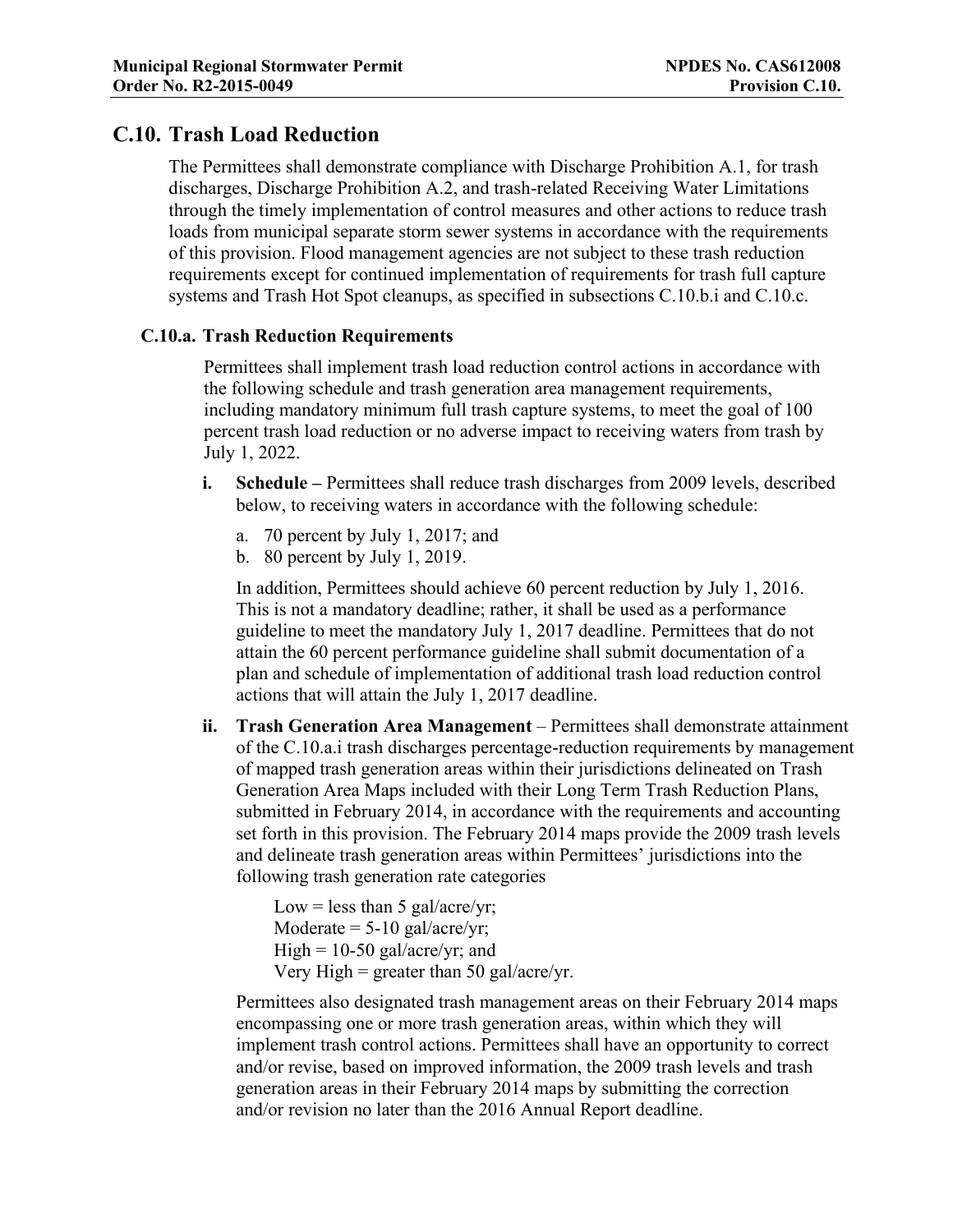- Municipal Regional Stormwater Permit<br>
Order No. R2-2015-0049<br>
Provision C.10.<br>
2. Permittees shall implement trash prevention and control actions, including<br>
full trash capture systems or other trash management actions, or a. Permittees shall implement trash prevention and control actions, including full trash capture systems or other trash management actions, or combinations of actions, with trash discharge control equivalent to or better than full trash capture systems, to reduce trash generation to a Low trash generation rate or better. Actions equivalent to full trash capture means actions that send no more trash down the storm drain system than a full trash capture device would allow, which is essentially no trash discharge except in very large storm flows. The C.10.a.i percent reductions shall be demonstrated by percent of 2009 Very High, High, and Moderate trash generation areas reduced to lower trash generation categories or Low trash generation by the C.10.a.i mandatory deadlines.
	- b. Permittees shall ensure that lands that they do not own or operate, but that are plumbed directly to their storm drain systems in Very High, High, and Moderate trash generation areas are equipped with full trash capture systems or are managed with trash discharge control actions equivalent to or better than full trash capture systems. The efficacy of the latter shall be assessed with visual assessments in accordance with C.10.b.ii. If there is a full trash capture device downstream of these lands, no other trash control is required. Permittees shall map the location, or otherwise record the location, of all such lands greater than 10,000 ft2 that are plumbed directly to their storm drain systems by July 1, 2018, including the trash control status of these areas. This information shall be retained by the Permittees for inspection upon request.
	- iii. Mandatory Minimum Full Trash Capture Systems Permittees shall install and maintain a mandatory minimum number of full trash capture devices, to treat runoff from an area equivalent to 30 percent of retail/wholesale land area, as documented by the Association of Bay Area Governments, which drains to the storm drain system within their jurisdictions. A city Permittee with a population less than 12,000 and retail/wholesale land less than 40 acres, or a population less than 2,000, is exempt from this full trash capture requirement. Table 2 in Attachment E contains the minimum amount of drainage areas that must be treated with full trash capture devices by each city or county Permittee, and the minimum number of trash capture devices required to be installed and maintained by flood management agency Permittees.

A full capture system is any single device or series of devices that traps all particles retained by a 5 mm mesh screen and has a design treatment capacity of not less than the peak flow rate resulting from a one-year, one-hour, storm in the sub-drainage area or designed to carry at least the same flow as the storm drain connected to the inlet. The device(s) must also have a trash reservoir large enough to contain a reasonable amount of trash safely without overflowing trash into the overflow outlet between maintenance events. Types of systems certified by the State Water Resources Control Board are deemed full capture systems. A stormwater treatment facility implemented in accordance with Provision C.3 is also deemed a full capture system if the facility, including its maintenance prevents the discharge of trash to the downstream MS4 and receiving waters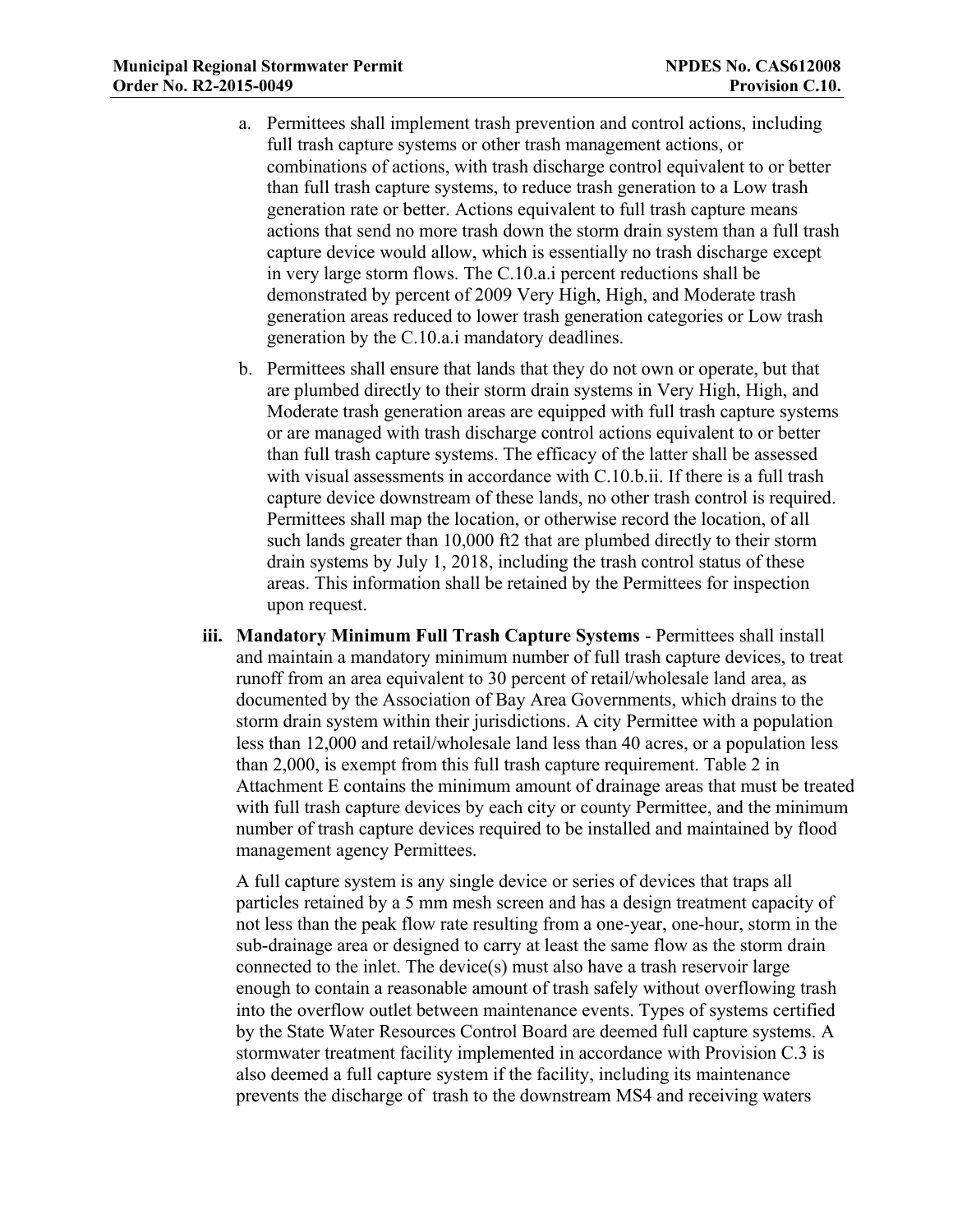Municipal Regional Stormwater Permit<br>
Order No. R2-2015-0049<br>
Provision C.10.<br>
and discharge points from the facility, including overflows, are appropriately<br>
screened or otherwise configured to meet the full trash capture and discharge points from the facility, including overflows, are appropriately screened or otherwise configured to meet the full trash capture screening specification for storm flows up to the full trash capture one year, one hour storm hydraulic specification (C.10.a.iii.).

#### C.10.b. Demonstration of Trash Reduction Outcomes

- i. Full Trash Capture Systems Permittees shall maintain, and provide for inspection and review upon request, documentation of the design, operation, and maintenance of each of their full trash capture systems, including the mapped location and drainage area served by each system.
	- a. Maintenance The maintenance of each full capture device shall be adequate to prevent plugging, including plugging of the 5 mm screen leading to trash overflow and bypass, flooding, or a full condition of the device's trash reservoir causing bypassing of trash. All full trash capture devices shall be inspected and maintained at least once per year. All such devices in high or very high trash generation areas shall be inspected at least two times per year, with the inspections spaced at least three months or more apart. If this frequency of inspection is found excessive after two inspections, the inspection frequency can be reduced to once per year.
	- b. If any such device is found to have a plugged or blinded screen or is greater than 50 percent full of trash during a maintenance event, the maintenance frequency shall be increased so that the device is neither plugged nor more than half full of trash at the next maintenance event.
	- c. Maintenance Records Permittees shall retain device specific maintenance records, including, at a minimum: the date(s) of maintenance, the capacity condition of the device at the time of maintenance (full and overflowing or with storage capacity remaining), any special problems such as flooding, screen blinding or plugging from leaves, plastic bags, or other debris causing overflow, damage reducing function, or other negative conditions. A summary of this information shall be reported in each Annual Report which may be limited to the number of full capture devices maintained that exhibited a plugged, full or overflowing condition upon maintenance.
	- d. Certification Permittees shall certify annually that each of their full trash capture systems is operated and maintained to meet full trash capture system requirements. Drainage areas served by an adequately maintained full trash capture system will be considered equivalent to or better than a Low trash generation area.
- ii. Other Trash Management Actions Permittees shall maintain, and provide for inspection and review upon request, documentation of non-full trash capture system trash control actions that verifies implementation of each action. Permittees shall also conduct assessment of the action that verifies effectiveness of the action or combination of actions and maintain, and provide for inspection and review upon request, documentation of assessments.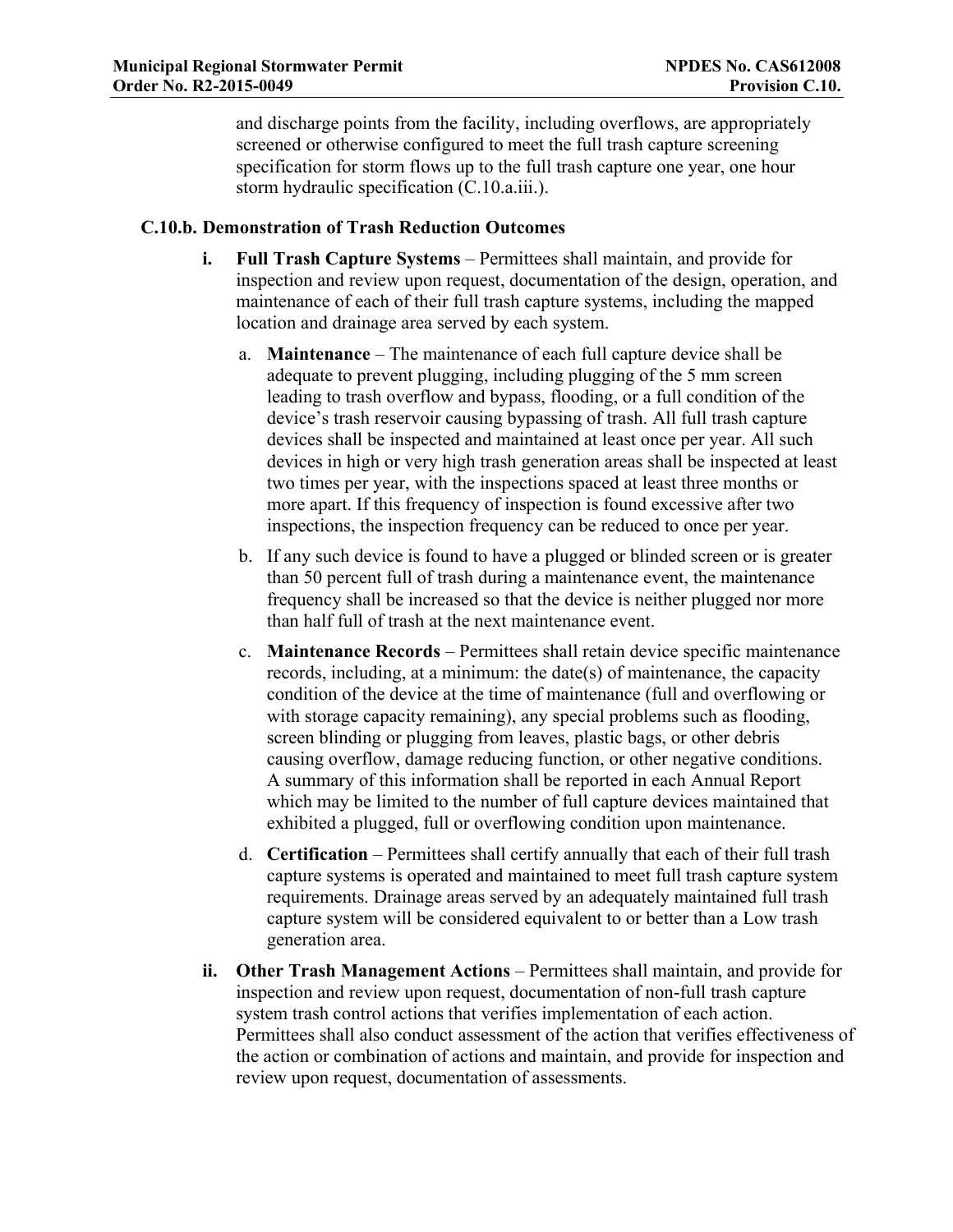- Municipal Regional Stormwater Permit<br>
Order No. R2-2015-0049<br>
Provision C.10.<br>
a. Implementation Documentation Permittees shall maintain<br>
documentation of trash control actions that describes each action or<br>
combination a. Implementation Documentation – Permittees shall maintain documentation of trash control actions that describes each action or combination of actions, the level of implementation, the timing and frequency of implementation, standard operating procedures if applicable, location(s) of implementation actions including mapped location(s) and drainage area(s) affected or description of areal extent, tracking and enforcement procedures if applicable, and other information relevant to effective implementation of the action or combination of actions.
	- b. Visual Assessment of Outcomes of Other Trash Management Actions Permittees shall conduct visual on-land assessment, including photo documentation, or other acceptable assessment method (see C.10.b.ii.b.(iv.)), of each trash generation area within which it is implementing other trash management actions or combination of actions other than full trash capture, to determine or verify the effectiveness of the action or combination of actions. Permittees may assess and account for one or more trash generation areas in a single trash management area within which a control action or combination of control actions is implemented. The visual on-land assessment method used shall meet or exceed the following criteria:
		- (i) Conduct observations within a trash management area of the sidewalk, curb and gutter, or locations associated with trash generation sources.
		- (ii) Conduct observations at randomly selected locations covering at least ten percent of a trash management area's street miles; or conduct observations at strategic locations with justification they are representative of trash generation in the management area and they will represent the effectiveness of the control action(s) implemented or planned in the management area.
		- (iii) Conduct observations at a frequency consistent with known or estimated trash generation rate(s) within a trash management area and the time frequency of implementation of the control action(s) implemented or planned in the management area. Conduct observations for effectiveness approximately at the halfway point of the interval between instances of recurring trash control actions such as street sweeping and on-land cleanup.
		- (iv) Permittees may put forth substantive and credible evidence that certain management actions or sets of management actions when performed to a specified performance standard yield a certain trash reduction outcome reliably. Such a proposal shall be made to the Executive Officer as a submittal separate from any other submittals or reports. If this evidence is accepted by the Executive Officer, the Permittees may claim a similar trash reduction outcome by demonstrating that they have performed these trash reduction actions within certain trash management areas to the same performance standard accepted by the Executive Officer.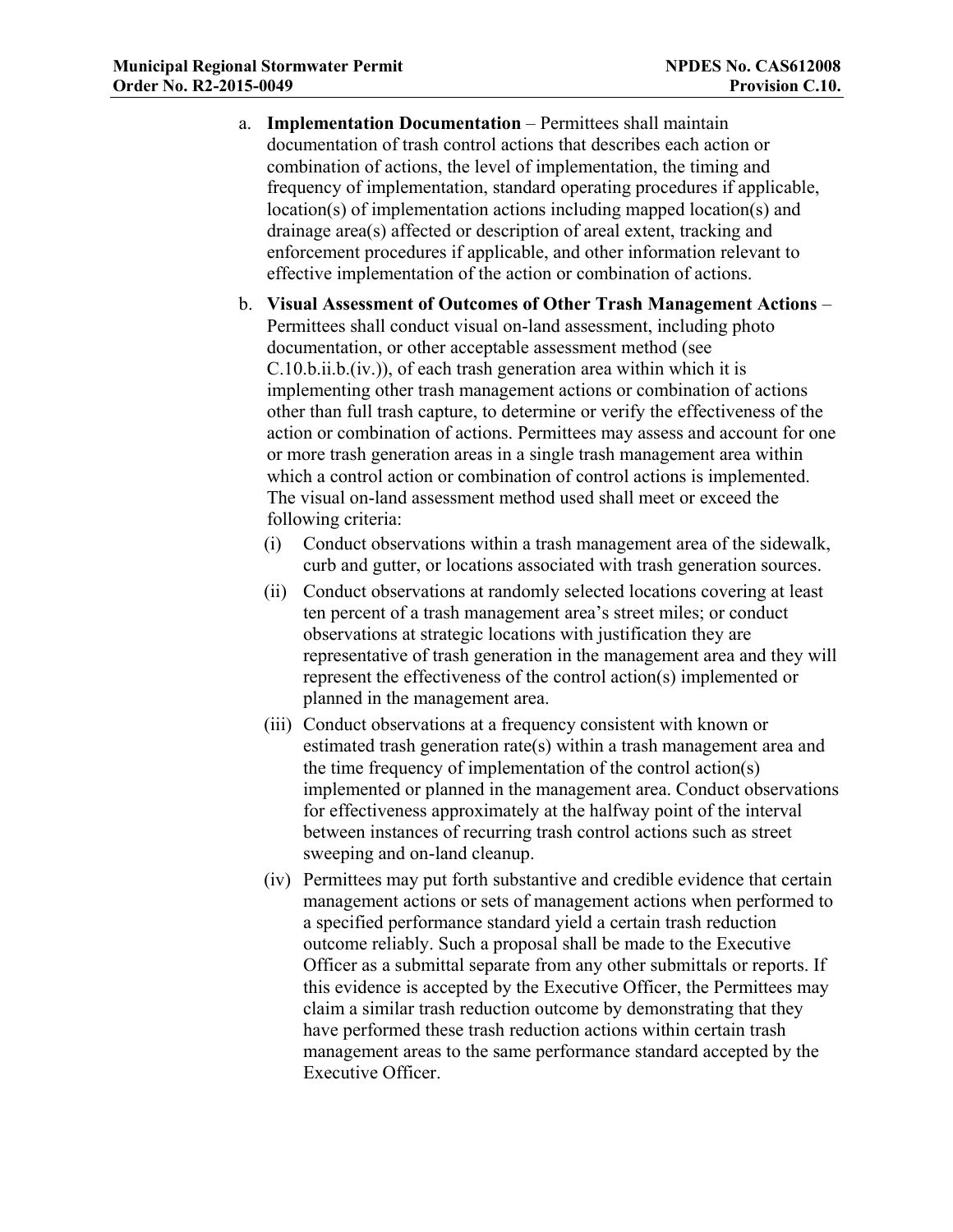Municipal Regional Stormwater Permit<br>
Order No. R2-2015-0049<br>
Provision C.10.<br>
iii. Percentage Discharge Reduction – Percentage discharge reduction from 2009<br>
from Very High generation areas reduced to High, Moderate, and iii. Percentage Discharge Reduction – Percentage discharge reduction from 2009 from Very High generation areas reduced to High, Moderate, and Low, High generation areas reduced to Moderate and Low, and Moderate trash generation areas reduced to Low trash generation category to meet the required total percent reduction (%Reduction) shall be calculated based on the following formula: **Example 10 Reduction** = **Permit**<br> **Reduction = 100 Expanding Permits = 100 Permits = 100 Permits = 100 Permits = 100 Permits = 100 Permits = 100 Permits = 100 Permits = 100 Permits = 100 Permits = 100** 

/ (12AVH2009 + 4AH2009 + AM2009)

|                                                                               |                                                                                                                                                                                                                                                                                                                                                                                                                                                                                                                                                                                                                                                                        |  | reduction (% reduction) shall be calculated based on the following formula:                                                                                                      |  |  |  |  |
|-------------------------------------------------------------------------------|------------------------------------------------------------------------------------------------------------------------------------------------------------------------------------------------------------------------------------------------------------------------------------------------------------------------------------------------------------------------------------------------------------------------------------------------------------------------------------------------------------------------------------------------------------------------------------------------------------------------------------------------------------------------|--|----------------------------------------------------------------------------------------------------------------------------------------------------------------------------------|--|--|--|--|
|                                                                               |                                                                                                                                                                                                                                                                                                                                                                                                                                                                                                                                                                                                                                                                        |  | % Reduction = 100 [(12A $\text{VH}(2009)$ + 4A $\text{H}(2009)$ + A $\text{M}(2009)$ ) - (12A $\text{VH}$ + 4A $\text{H}$ + A $\text{M}$ )]<br>$/(12AVH2009 + 4AH2009 + AM2009)$ |  |  |  |  |
|                                                                               | where:                                                                                                                                                                                                                                                                                                                                                                                                                                                                                                                                                                                                                                                                 |  |                                                                                                                                                                                  |  |  |  |  |
|                                                                               | A <sub>VH(2009)</sub>                                                                                                                                                                                                                                                                                                                                                                                                                                                                                                                                                                                                                                                  |  | $=$ total amount of the 2009 very high trash generation category<br>jurisdictional area                                                                                          |  |  |  |  |
|                                                                               | $A_{H(2009)}$                                                                                                                                                                                                                                                                                                                                                                                                                                                                                                                                                                                                                                                          |  | $=$ total amount of the 2009 high trash generation category<br>jurisdictional area                                                                                               |  |  |  |  |
|                                                                               | $A_{M(2009)}$                                                                                                                                                                                                                                                                                                                                                                                                                                                                                                                                                                                                                                                          |  | = total amount of the 2009 moderate trash generation category<br>jurisdictional area                                                                                             |  |  |  |  |
|                                                                               | A <sub>VH</sub>                                                                                                                                                                                                                                                                                                                                                                                                                                                                                                                                                                                                                                                        |  | = total amount of very high trash generation category<br>jurisdictional area in the reporting year                                                                               |  |  |  |  |
|                                                                               | A <sub>H</sub>                                                                                                                                                                                                                                                                                                                                                                                                                                                                                                                                                                                                                                                         |  | = total amount of high trash generation category<br>jurisdictional area in the reporting year                                                                                    |  |  |  |  |
|                                                                               | $A_M$                                                                                                                                                                                                                                                                                                                                                                                                                                                                                                                                                                                                                                                                  |  | = total amount of moderate trash generation category<br>jurisdictional area in the reporting year                                                                                |  |  |  |  |
|                                                                               | 12                                                                                                                                                                                                                                                                                                                                                                                                                                                                                                                                                                                                                                                                     |  | $=$ Very High to Moderate weighing ratio                                                                                                                                         |  |  |  |  |
|                                                                               | $\overline{4}$                                                                                                                                                                                                                                                                                                                                                                                                                                                                                                                                                                                                                                                         |  | = High to Moderate weighing ratio                                                                                                                                                |  |  |  |  |
|                                                                               | 100                                                                                                                                                                                                                                                                                                                                                                                                                                                                                                                                                                                                                                                                    |  | = fraction to percentage conversion factor                                                                                                                                       |  |  |  |  |
| iv.                                                                           | <b>Source Control</b> – Permittee jurisdiction-wide actions to reduce trash at the<br>source, particularly persistent trash items, may be valued toward trash load<br>reduction compliance by up to ten percent load reduction total for all such actions.<br>To claim a load percentage reduction value, Permittees must provide substantive<br>and credible evidence that these actions reduce trash by the claimed value. A<br>Permittee may reference studies in other jurisdictions if it provides evidence that<br>the implementation of source control in its jurisdiction is similarly implemented as<br>the source control assessed in the reference studies. |  |                                                                                                                                                                                  |  |  |  |  |
| V.                                                                            | Receiving Water Monitoring – Permittees shall conduct receiving water<br>monitoring and develop receiving water monitoring tools and protocols and a<br>monitoring program designed, to the extent possible, to answer the following<br>questions:                                                                                                                                                                                                                                                                                                                                                                                                                     |  |                                                                                                                                                                                  |  |  |  |  |
| Have a Permittee's trash control actions effectively prevented trash within a |                                                                                                                                                                                                                                                                                                                                                                                                                                                                                                                                                                                                                                                                        |  |                                                                                                                                                                                  |  |  |  |  |

- source, particularly persistent trash items, may be valued toward trash load reduction compliance by up to ten percent load reduction total for all such actions. To claim a load percentage reduction value, Permittees must provide substantive and credible evidence that these actions reduce trash by the claimed value. A Permittee may reference studies in other jurisdictions if it provides evidence that the implementation of source control in its jurisdiction is similarly implemented as the source control assessed in the reference studies.
- monitoring and develop receiving water monitoring tools and protocols and a monitoring program designed, to the extent possible, to answer the following questions:
	- Have a Permittee's trash control actions effectively prevented trash within a Permittee's jurisdiction from discharging into receiving water(s)?
	- Is trash present in receiving water(s), including transport from one receiving  $\bullet$ water to another, e.g., from a creek to a San Francisco Bay segment, at levels that may cause adverse water quality impacts?
	- Are trash discharges from a Permittee's jurisdiction causing or contributing to adverse trash impacts in receiving water(s)?
	- Are there sources outside of a Permittee's jurisdiction that are causing or contributing to adverse trash impacts in receiving water(s)?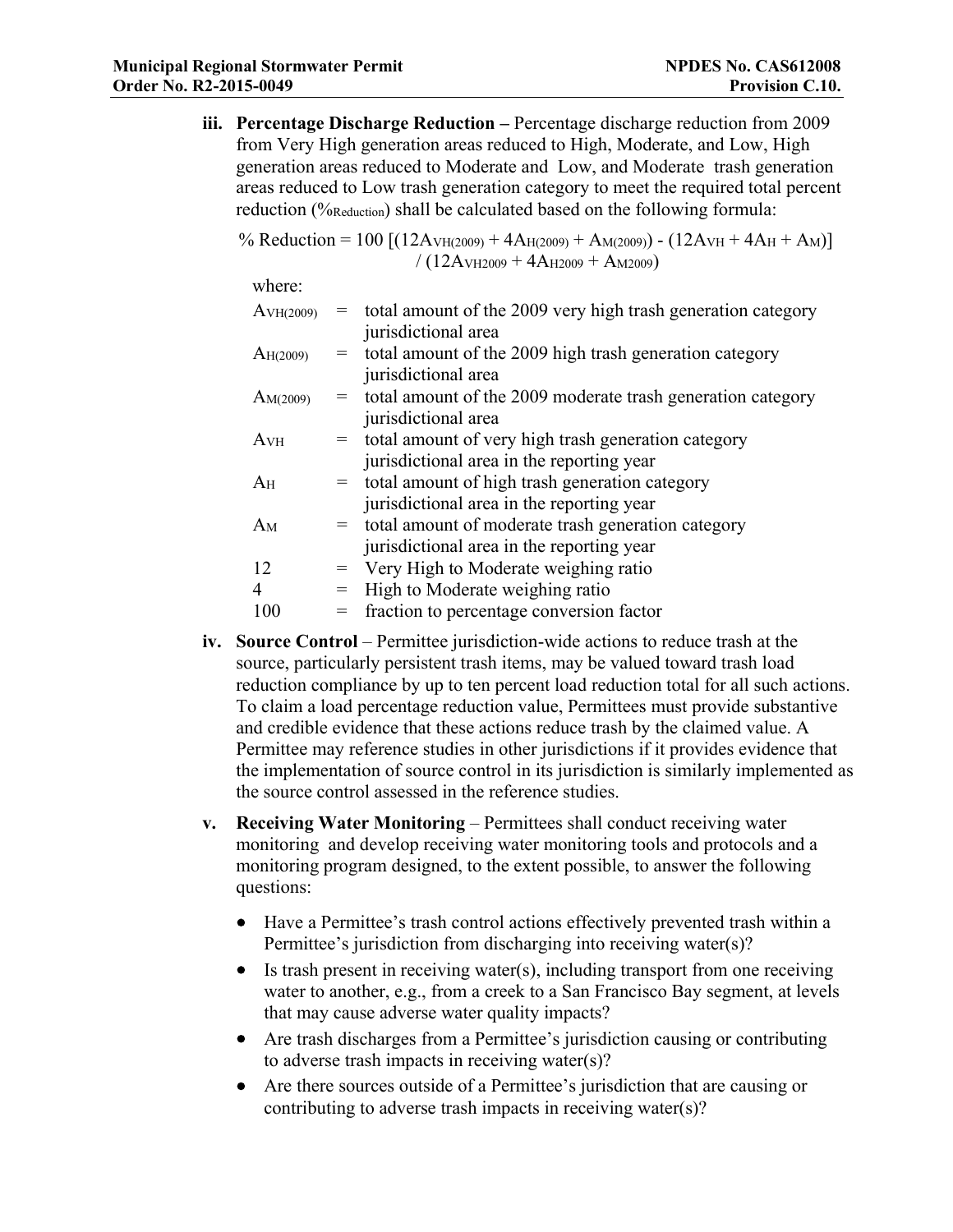Municipal Regional Stormwater Permit<br>
Order No. R2-2015-0049<br>
Provision C.10.<br>
The monitoring tools and protocols shall include direct measurements and/or<br>
observations of trash in receiving water(s), or in scenarios where The monitoring tools and protocols shall include direct measurements and/or observations of trash in receiving water(s), or in scenarios where direct measurements or observations are not feasible, surrogates for trash in receiving waters, such as measurement or observations of trash on stream banks or shorelines.

- a. Development and Testing Plan Permittees shall submit a plan acceptable to the Executive Officer by July 1, 2017, to develop and test a proposed receiving water monitoring program that includes the following:
	- (i) Description of the tools and protocols;
- (iii) Meramonton of transmission of the discharge discussion of transmission C.10.<br>
(iii) monitoring tools and protocols shall include direct measurements and/or<br>
exervations of transhin receiving water (s), or in scenario considered, that accounts for the various receiving waters and watershed, community, and drainage characteristics within Permittees' jurisdictions that affect the discharge of trash and its fate and effect in receiving water(s);
	- (iii) Description of factors, in addition to those in C.10.b.v.a.(ii), that will be considered and evaluated to determine scenarios and spatial and temporal representativeness;
	- (iv) Identification of sites, representative of all the Permittees and discharge and receiving water scenarios, that will be monitored during this permit term;
	- (v) Development of a system to manage and access monitoring results;
	- (vi) Opportunity for input and participation by interested parties;
	- (vii) Scientific peer review of the tools and protocols and testing results; and
	- (viii)Schedule for development and testing; with monitoring at representative sites starting no later than October 2017.

If the Permittees conduct this work through an independent third party, approved by the Executive Officer, the Plan may be submitted by July 2018, with monitoring to begin no later than October 2018.

valuated, commany, standard product this work through the proposed Monitor (see the proposed more considered and evaluated to determine seenarios and spatial and temporal representativeness;<br>(ii) Description of factors, in progress in the 2018 Annual Report, and submit a preliminary report by July 1, 2019 and a final report by July 1, 2020 on the proposed trash receiving water monitoring program. The progress report is not required if the Permittees conduct this work through an independent third party, approved by the Executive Officer, that provides input and participation by interested parties and scientific peer review of the tools and protocols and testing results and proposed receiving monitoring program.

# C.10.c. Trash Hot Spot Selection and Cleanup

Trash Hot Spots in receiving waters shall be cleaned annually to achieve the multiple benefits of abatement of impacts and to learn more about the sources and transport routes of trash loading.

i. Trash Hot Spot Cleanup and Definition – The Permittees shall clean selected Trash Hot Spots to a level of "no visual impact" at least one time per year for the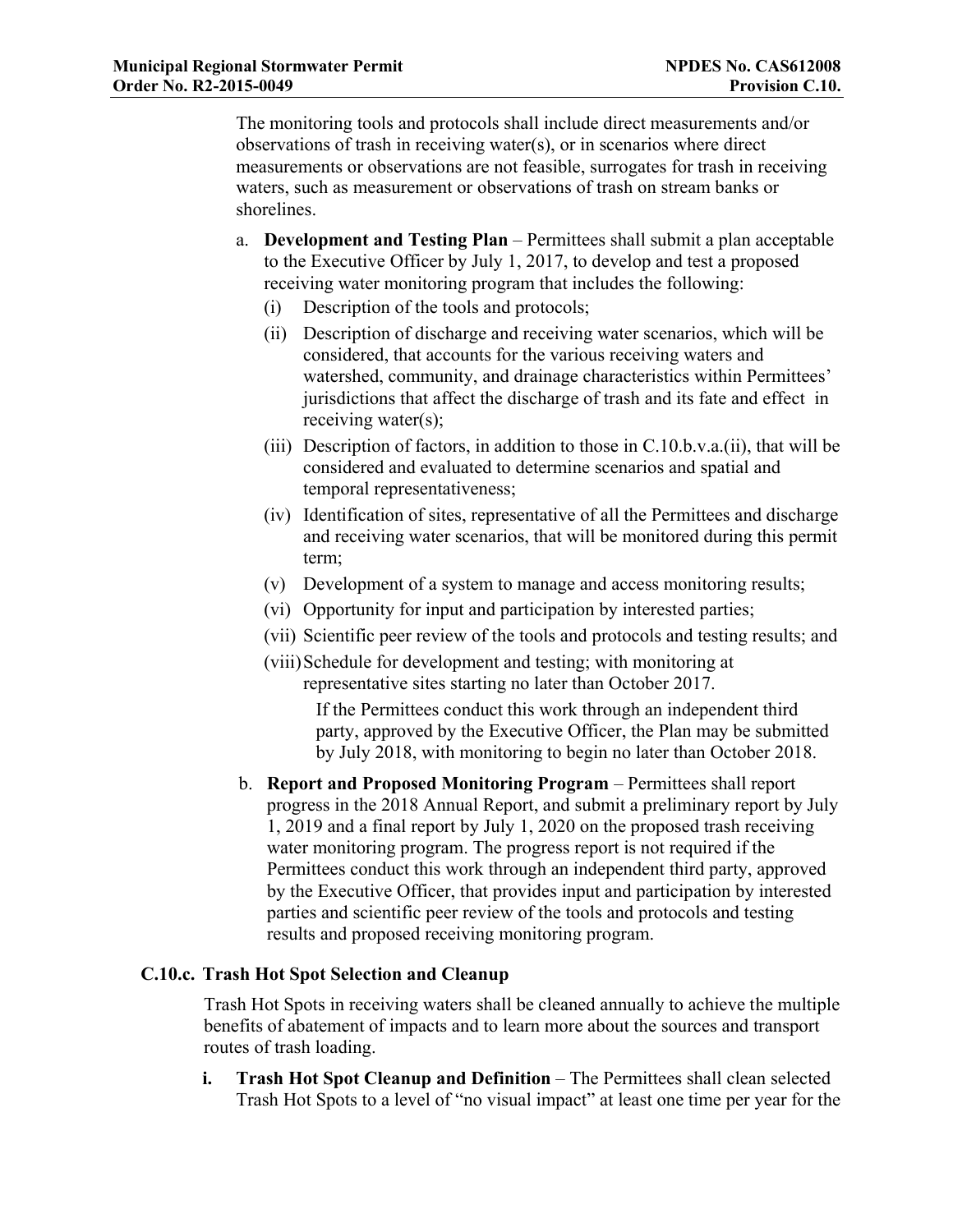Municipal Regional Stormwater Permit<br>
Order No. R2-2015-0049<br>
Provision C.10.<br>
term of the permit. Trash Hot Spots shall be sections of creek or shoreline<br>
significantly impacted by trash of at least 100 yards of creek len term of the permit. Trash Hot Spots shall be sections of creek or shoreline significantly impacted by trash of at least 100 yards of creek length or 200 yards of shoreline length.

- ii. Trash Hot Spot Selection Permittees shall maintain the same number of trash hot spots identified in the previous permit term, which are included in Attachment E. Permittees may select new trash hot spot locations if past locations are no longer trash hotspots or if other locations may better align with trash management areas.
- iii. Trash Hot Spot Assessments The Permittees shall quantify the volume of material removed from each Trash Hot Spot cleanup and attempt to identify sources to the extent readily feasible. Documentation of the cleanup activity to be retained by the Permittee shall include the trash condition before and after cleanup of the entire hot spot using photo documentation with a minimum of one photo per 100 feet of hot spot length and the total volume of trash and litter removed from the hot spot. Permittees shall report the volume removed for the most recent five years of hot spot cleanup in each Annual Report, or if a new trash hot spot location is selected, Permittees shall report the volume removed for the years of cleanup of that hotspot.

# C.10.d. Trash Load Reduction Plans

Each Permittee shall maintain, and provide for inspection and review upon request, a Trash Load Reduction Plan, including an implementation schedule to meet the C.10.a Trash Load Reduction requirements. A summary of any new revisions to the Plan shall be included in the Annual Report. The Plan shall describe trash load reduction control actions being implemented or planned and the trash generation areas or trash management areas where the actions are or will be implemented, including jurisdiction-wide actions, such as source control ordinances

The Plans may include actions to control sources outside of the Permittee's jurisdiction that are causing or contributing to adverse trash impacts in the receiving water(s). Permittees who choose to implement such control actions may account for them towards meeting the C.10.a Trash Load Reduction requirements as long as they can demonstrate the controls will be sustained and they quantify the sustained load reduction benefit relative to control actions in the trash generation areas or trash management areas in their jurisdiction that drained to the affected receiving water.

## C.10.e. Optional Trash Load Reduction Offset Opportunities

i. Additional Creek and Shoreline Cleanup – A Permittee may offset part of its provision C.10.a trash load percent reduction requirement by conducting additional cleanup of creek and shoreline areas beyond trash hot spot cleanups required by C.10.c if the additional cleanup efforts are conducted at a frequency of at least twice per year and sufficient to demonstrate sustained improvement of the creek or shoreline area. The maximum offset that may be claimed is ten percent.

A Permittee may claim a load reduction offset of one percent for each total of trash volume removed from additional cleanups that is three and a third percent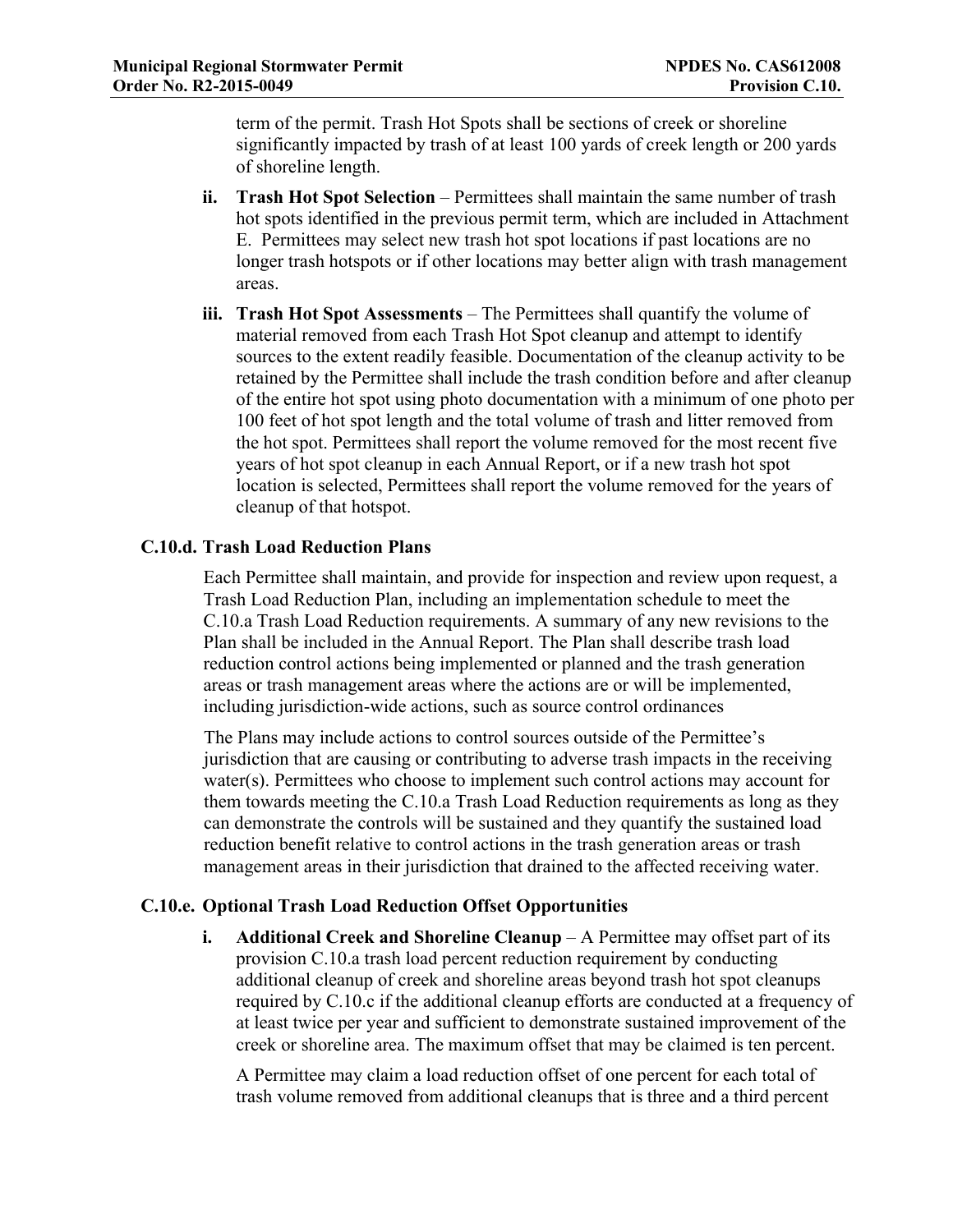Municipal Regional Stormwater Permit<br>
Order No. R2-2015-0049<br>
Frovision C.10.<br>
for the 2016 performance guideline and 2017 mandatory trash load reduction<br>
deadline, and ten percent for the 2019 mandatory trash load reducti for the 2016 performance guideline and 2017 mandatory trash load reduction deadline, and ten percent for the 2019 mandatory trash load reduction deadline, of the Permittee's 2009 trash load volume estimates, based on its trash generation maps and average categorical trash generation rates (see C.10.a.ii), in accordance with the following formula:

| egional Stormwater Permit<br>2-2015-0049 |                                                                                                                                                                                                                                                                                                                                                                                                                                                                                                                                                                                                                |                                 |     | <b>NPDES No. CAS612008</b><br>Provision C.10.                                                                                                                                                                                                                                                                                                                                                                                                                                             |  |
|------------------------------------------|----------------------------------------------------------------------------------------------------------------------------------------------------------------------------------------------------------------------------------------------------------------------------------------------------------------------------------------------------------------------------------------------------------------------------------------------------------------------------------------------------------------------------------------------------------------------------------------------------------------|---------------------------------|-----|-------------------------------------------------------------------------------------------------------------------------------------------------------------------------------------------------------------------------------------------------------------------------------------------------------------------------------------------------------------------------------------------------------------------------------------------------------------------------------------------|--|
|                                          |                                                                                                                                                                                                                                                                                                                                                                                                                                                                                                                                                                                                                |                                 |     | for the 2016 performance guideline and 2017 mandatory trash load reduction<br>deadline, and ten percent for the 2019 mandatory trash load reduction deadline,<br>of the Permittee's 2009 trash load volume estimates, based on its trash<br>generation maps and average categorical trash generation rates (see C.10.a.ii), in<br>accordance with the following formula:                                                                                                                  |  |
|                                          |                                                                                                                                                                                                                                                                                                                                                                                                                                                                                                                                                                                                                |                                 |     | 1% Reduction Offset (Volume) = $(12 \text{ A}_{VH(2009)} + 4 \text{ A}_{H(2009)} + \text{A}_{M(2009)})$ OF                                                                                                                                                                                                                                                                                                                                                                                |  |
|                                          |                                                                                                                                                                                                                                                                                                                                                                                                                                                                                                                                                                                                                | where:<br>A <sub>VH(2009)</sub> | $=$ | total amount of 2009 very high trash generation category                                                                                                                                                                                                                                                                                                                                                                                                                                  |  |
|                                          |                                                                                                                                                                                                                                                                                                                                                                                                                                                                                                                                                                                                                | $A_{H(2009)}$                   | $=$ | jurisdictional area<br>total amount of 2009 high trash generation category<br>jurisdictional area                                                                                                                                                                                                                                                                                                                                                                                         |  |
|                                          |                                                                                                                                                                                                                                                                                                                                                                                                                                                                                                                                                                                                                | AM(2009)                        | $=$ | total amount of 2009 moderate trash generation category<br>jurisdictional area                                                                                                                                                                                                                                                                                                                                                                                                            |  |
|                                          | 12                                                                                                                                                                                                                                                                                                                                                                                                                                                                                                                                                                                                             |                                 | $=$ | Very High to Moderate weighing ratio                                                                                                                                                                                                                                                                                                                                                                                                                                                      |  |
|                                          | $\overline{4}$                                                                                                                                                                                                                                                                                                                                                                                                                                                                                                                                                                                                 |                                 | $=$ | High to Moderate weighing ratio                                                                                                                                                                                                                                                                                                                                                                                                                                                           |  |
|                                          |                                                                                                                                                                                                                                                                                                                                                                                                                                                                                                                                                                                                                | OF                              | $=$ | offset factor equal to $(7.5 \times 0.033)$ for the 2016 performance<br>guideline and 2017 mandatory trash load reduction deadline,<br>where 7.5 is the conversion from acres to gallons based on<br>trash generation rates and 0.033 is the three to one offset<br>ratio, or $(7.5 \times 0.1)$ for the 2019 mandatory trash load<br>reduction deadline, where 7.5 is the conversion from acres to<br>gallons based on trash generation rates and 0.1 is the ten to<br>one offset ratio. |  |
| ii.                                      | Direct Trash Discharge Controls - A Permittee may offset an additional part of<br>its provision C.10.a trash load percent reduction requirement by implementing a<br>comprehensive plan approved by the Executive Officer for control of direct<br>discharges of trash to receiving waters from non-storm drain system sources. The<br>maximum offset that may be claimed is fifteen percent using the C.10.e.i formula.<br>The plan shall be submitted not later than February 1 of the first year in which the<br>offset will be reported in the following Annual Report and shall include the<br>following: |                                 |     |                                                                                                                                                                                                                                                                                                                                                                                                                                                                                           |  |
|                                          | a.                                                                                                                                                                                                                                                                                                                                                                                                                                                                                                                                                                                                             |                                 |     | description of sources of the directly discharged trash;                                                                                                                                                                                                                                                                                                                                                                                                                                  |  |
|                                          | $\mathbf{b}$ .                                                                                                                                                                                                                                                                                                                                                                                                                                                                                                                                                                                                 |                                 |     | description of control actions that will be implemented during the permit<br>term to prevent or reduce direct discharge trash loads in a systematic and<br>comprehensive manner;                                                                                                                                                                                                                                                                                                          |  |
|                                          |                                                                                                                                                                                                                                                                                                                                                                                                                                                                                                                                                                                                                |                                 |     | man of the affected receiving water area and associated watershed; and                                                                                                                                                                                                                                                                                                                                                                                                                    |  |

- its provision C.10.a trash load percent reduction requirement by implementing a comprehensive plan approved by the Executive Officer for control of direct discharges of trash to receiving waters from non-storm drain system sources. The maximum offset that may be claimed is fifteen percent using the C.10.e.i formula. The plan shall be submitted not later than February 1 of the first year in which the offset will be reported in the following Annual Report and shall include the following:
	-
	- b. description of control actions that will be implemented during the permit term to prevent or reduce direct discharge trash loads in a systematic and comprehensive manner;
	- c. map of the affected receiving water area and associated watershed; and
	- d. description of how effectiveness of controls will be assessed, including documentation of controls, quantification of trash volume controlled, and assessment of resulting improvements to receiving water conditions.

# C.10.f. Reporting

Each Permittee shall provide the following in each Annual Report: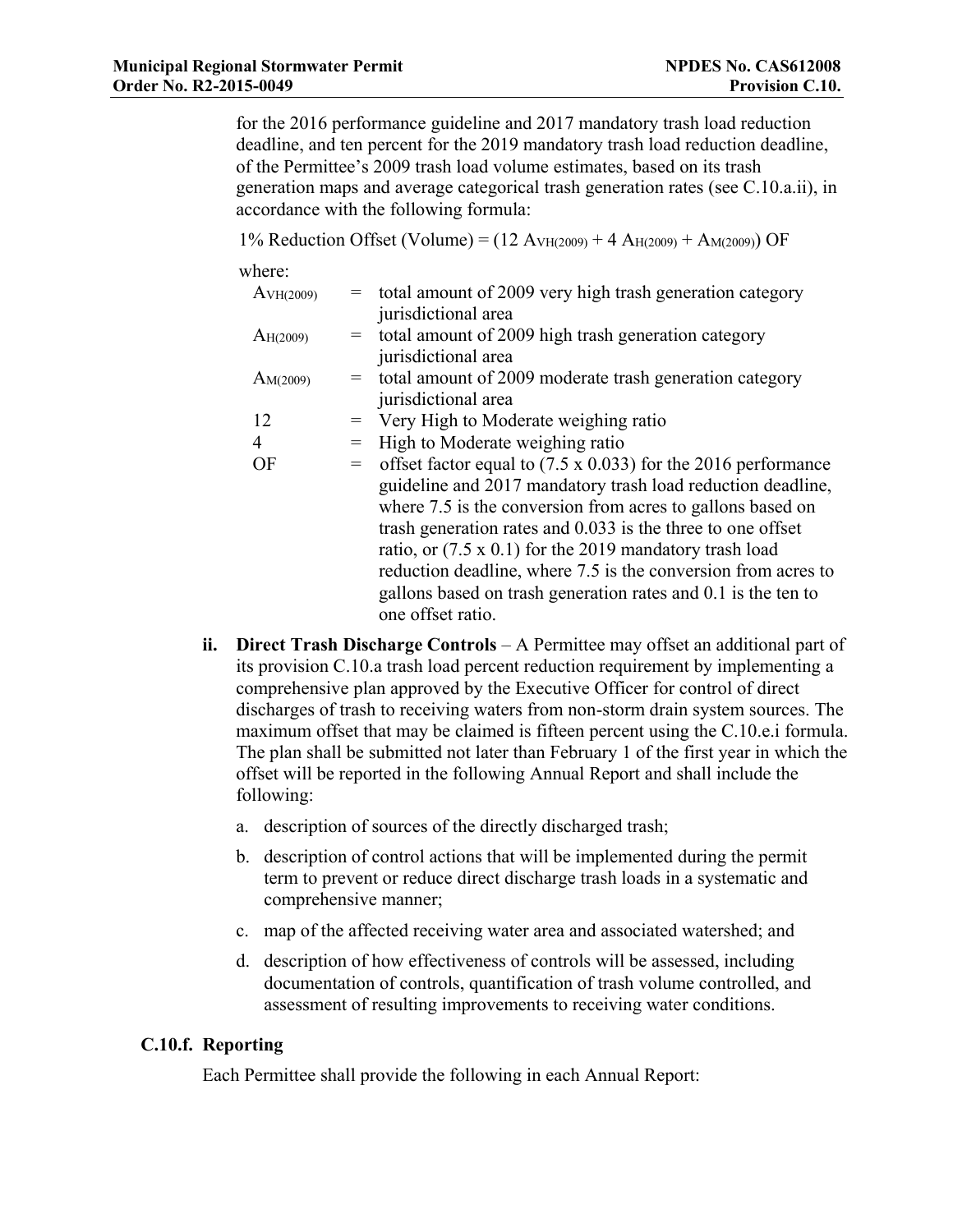- Municipal Regional Stormwater Permit<br>
Order No. R2-2015-0049<br>
Provision C.10.<br>
i. A summary of trash control actions within each trash management area, including<br>
the types of actions, levels of implementation, areal exten i. A summary of trash control actions within each trash management area, including the types of actions, levels of implementation, areal extent of implementation, and whether the actions are ongoing or new, including initiation date.
	- ii. Upon request by the Executive Officer, an updated trash generation area map or maps, which include trash management areas, including the locations and associated drainage areas and of full trash capture systems and other trash control actions, and the location of Trash Hot Spots, with highlight or other indication of any revisions or changes from the previous year map(s). These maps can be used to illustrate progress toward achieving the trash reduction requirements in C.10.a.i.
	- iii. Should a Permittee correct and/or revise its 2009 trash generation map submitted in February 2014, the corrected or revised 2009 trash generation map shall be submitted in the 2016 Annual Report, if the Permittee has not already submitted the corrected or revised map. Certification that each of its full trash capture systems is operated and maintained to meet full trash capture system requirements; a description of any systems that did not meet full trash capture system requirements (e.g., due to plugging or overflowing); and any corrective actions taken. In reordiny 2014, the corrected or revised 2009 transl generation map shall os<br>submitted in the 2016 Annual Report, if the Permittee has not already submitted<br>the corrected or revised map. Certification that each of its f
	- iv. An accounting of its non-full trash capture system trash control actions assessments by providing a summary description of assessments in each of its trash management areas, including the number and dates of observations.
	- v. An accounting of progress toward or attainment of C.10.a.i trash discharge reduction performance guidelines and mandatory deadlines using the C.10.a.ii trash generation area mapping methodology and formula.
		- a. If a Permittee cannot demonstrate attainment of the 2016 performance guideline, it shall submit a detailed plan and schedule of implementation of additional trash load reduction control actions that will attain the 2017 mandatory deadline.
		- trash load reduction deadline, it shall submit a report of non-compliance with the associated Annual Report, or in advance of the Annual Report, that describes actions to comply with the mandatory reduction deadline in a timely manner. The report shall include a plan and schedule for implementation of full trash capture systems sufficient to attain the required reduction. A Permittee may submit a plan and schedule for implementation of other trash management actions to attain the required reduction in an area where implementation of a full trash capture system is not feasible. In such cases, the report shall include identification of the area and documentation of the basis of the Permittee's determination that implementation of a full trash capture system is not feasible.
	- vi. In the 2018 Annual Report, progress on development and testing of the receiving water monitoring program.